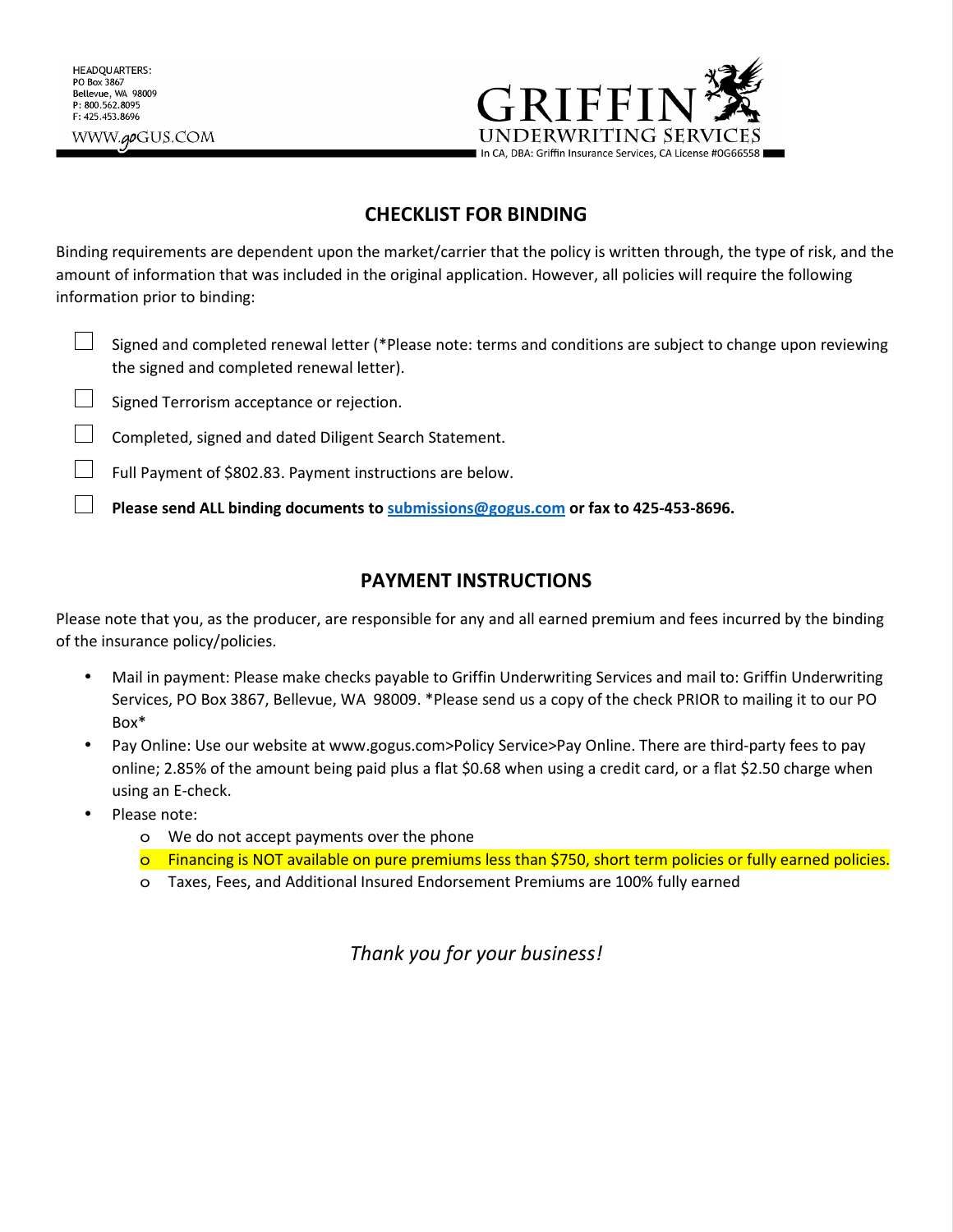HEADQUARTERS: PO Box 3867 Bellevue, WA 98009 P: 800.562.8095 F: 425.453.8696 WWW.**qo**GUS.COM



# **Renewal Quote**

**Producer:** ASIA8566 **Insured:**

12845 NW Cornell Rd Portland, OR 97229

Reginald Corporation Technology Business Development LLC 8658 SW Muledeer Dr

Beaverton, OR 97007

**Attn:** Reggie Reginald **Fax #:** (503) 671-0171

**Quoted By:** Joann Lee - jlee@gogus.com **Expiration Date of Policy:** 9/21/2021 **Quoted On:** August 24, 2021 **Quote Expires On:** 9/21/2021

**Quote Number:** 21061768A **Expiring Policy Number:** MP0046003013347

**LOCATION OF RISK:** 8658 SW Muledeer Dr, Beaverton, OR 97007 **PROPOSED PERIOD:** 9/21/2021 TO 9/21/2022 12:01AM **TERM:** 365 days

The following quotation is based on the latest information that is contained in our files. The accuracy of the information is solely based on the information provided by your agency. CHECK CAREFULLY. Coverage cannot be bound until a written order based on this quotation has been received in our office.

**Insurer:** Mesa Underwriters Specialty Insurance Co.

**Coverage:** COMMERCIAL GENERAL LIABILITY

| Limits:     | \$2,000,000<br>Excluded<br>Excluded<br>\$1,000,000<br>\$100,000<br>\$5,000<br>N/A | General Aggregate<br>Products/Comp Ops Aggregate<br>Personal & Advertising Injury<br>Each Occurrence<br>Damage to premises rented to you<br>Medical Exp. (Any One Person)<br>Additional Insured per form $CG2011(x1)$ |
|-------------|-----------------------------------------------------------------------------------|-----------------------------------------------------------------------------------------------------------------------------------------------------------------------------------------------------------------------|
| Deductible: | \$500.00<br>\$500.00                                                              | Bodily Injury Liability per Claim<br>Property Damage Liability per Claim                                                                                                                                              |
|             | <b>Exposures:</b> 118 Square Feet                                                 | $(61226)$ Offices                                                                                                                                                                                                     |

**Terms/Conditions: (a) 25% minimum earned premium at inception. Fully earned policy fee and applicable taxes. No Additional Insureds are included in this quote unless specifically listed. Premium for Additional Insureds (if applicable) is 100% earned upon inception.**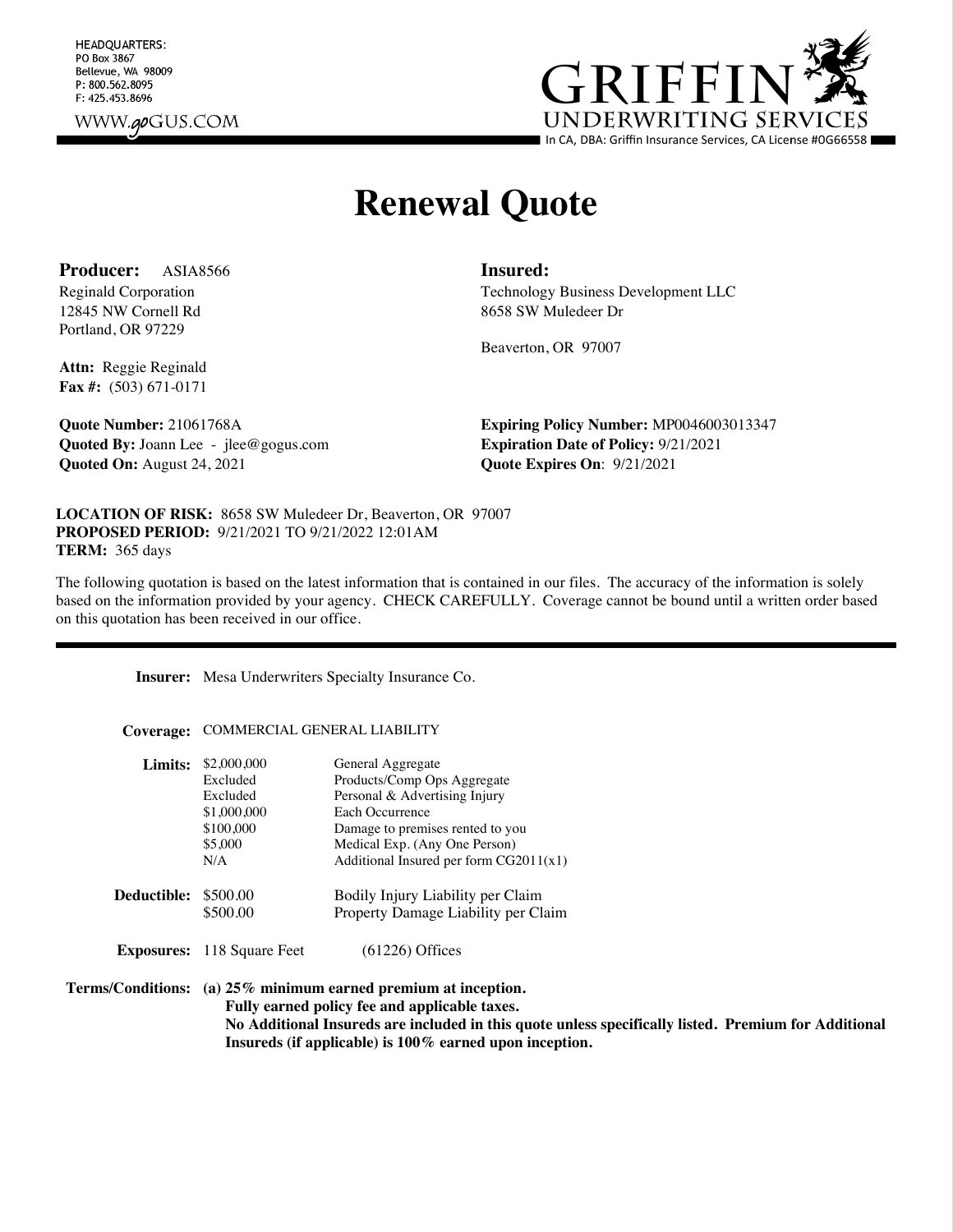#### **(b) Endorsements / Notable Exclusions:**

Common

IL 00 17 11 98 COMMON POLICY CONDITIONS ILN 085 02 11 OR FRAUD STATEMENT MUS 01 01 10001 0321 POLICY JACKET MUS 01 01 10002 1116 COMMON POLICY DECLARATION MUS 01 01 10003 1013 SCHEDULE OF FORMS & ENDORSEMENTS MUS 01 01 10007 1013 MINIMUM EARNED PREMIUM ENDORSEMENT MUS 01 01 10035 1013 OR SERVICE OF SUIT MUS 01 01 10043 1013 PRIVACY NOTICE MUS 01 01 TRIA 0115 TRIA COVERAGE ACCEPT-REJCT FORM General Liability CG 00 01 04 13 COMMERCIAL GENERAL LIABILITY COVG FORM CG 20 11 04 13 AI - MANAGERS OR LESSORS OF PREMISES CG 21 04 11 85 EXCL - PRODUCTS-COMPLETED OPERATIONS HAZARD CG 21 06 05 14 EXCL - ACCESS OR DISCLOSURE OF CONFIDENTIAL OR PERSONAL INFORMATION AND DATA-RELATED LIABILITY - WITH LIMITED BODILY INJ CG 21 32 05 09 EXCL - COMMUNICABLE DISEASE CG 21 38 11 85 EXCL - PERSONAL & ADVERTISING INJURY CG 21 44 04 17 LIMITATION OF COVG TO DESIGNATED PREMISES OR PROJECT CG 21 47 12 07 EMPLOYMENT-RELATED PRACTICES EXCLUSION CG 21 55 09 99 EXCL - TOTAL POLLUTION EXCLUSION WITH A HOSTILE FIRE EXCEPTION CG 21 67 12 04 EXCL - FUNGI OR BACTERIA CG 21 73 01 15 EXCL OF CERTIFIED ACTS OF TERRORISM CG 21 96 03 05 EXCL - SILICA OR SILICA-RELATED DUST CG 24 26 04 13 AMENDMENT OF INSURED CONTRACT DEFINITION IL 00 21 09 08 NUCLEAR ENERGY LIABILITY EXCL ENDT IL 01 42 09 08 OR CHANGES - DOMESTIC PARTNERSHIP MUS 01 01 20001 0417 GENERAL LIABILITY COVERAGE PART DECLARATIONS MUS 01 01 20004 0916 LIABILITY DEDUCTIBLE MUS 01 01 20058 0816 EXCL - LEAD CONTAMINATION MUS 01 01 20063 0919 EXCL - PUNITIVE DAMAGES MUS 01 01 20080 0816 EXCL - EARTH MOVEMENT MUS 01 01 20082 0816 EXCL - ASBESTOS MUS 01 01 20084 0816 NON-STACKING OF LIMITS ENDORSEMENT MUS 01 01 20094 0718 AMENDMENT OF CONDITIONS - PREMIUM AUDIT MUS 01 01 20112 1013 EXCL - OCCUPATIONAL DISEASE MUS 01 01 20139 0617 EXCL - INFRINGEMENT OF INTELLECTUAL PROPERTY

**(c) Binding Requirements / Subject To:**

25% MINIMUM EARNED PREMIUM APPLIES IN THE EVENT OF CANCELLATION

Refer to Checklist for Binding

**(d) All other terms and conditions apply per form.**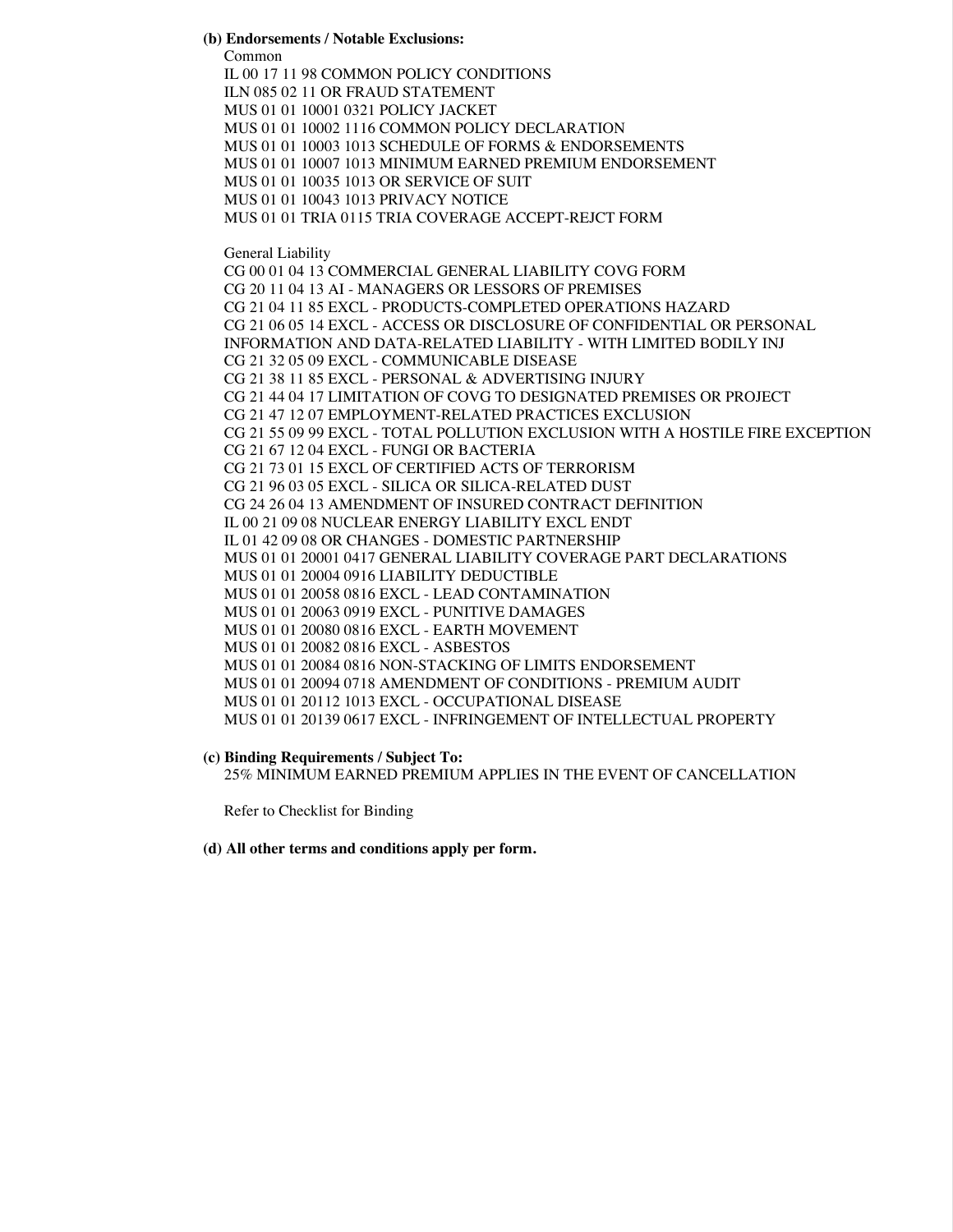| <b>Agent Commission:</b> 6% |                         |          |
|-----------------------------|-------------------------|----------|
| <b>Premium:</b>             |                         | \$600.00 |
|                             | <b>Fees:</b> Policy Fee | \$175.00 |
| Taxes:                      |                         | \$27.83  |

### **Taxes:** \$27.83 **Total Due: \$802.83**

Terrorism is excluded but may be bought back for an additional \$150.00 plus \$3.45 in taxes for a total due of \$956.28. **MUST HAVE SIGNED DISCLOSURE NOTICE (ATTACHED) TO BIND WHETHER ACCEPTED/REJECTED.**

# **Agency Response:**

! Please issue per the attached application. A check or online payment is required to bind coverage.

 $\Box$  Please re-quote per attached application.

Credit card payments or e-checks are accepted at www.goGUS.com > Pay Online. There is an additional fee charged for this convenience.

# *Coverage is bound on the postmark date of the signed and completed application and all required forms, after the quote has been given.*

**The terms and conditions of this quotation may not comply with the specifications submitted for consideration. Please read this quote carefully and compare it against your specifications.**

Reference #: 21061768A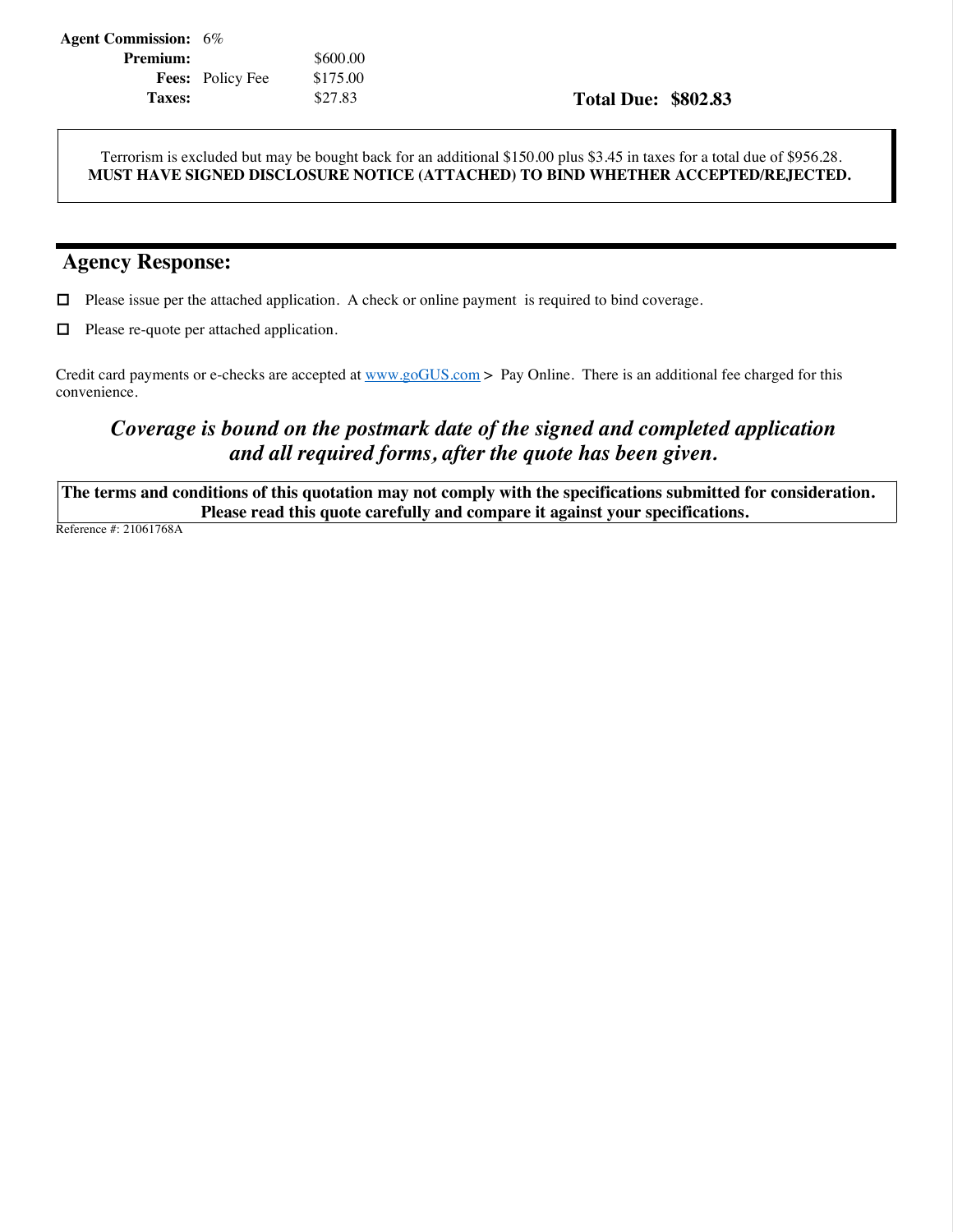**HEADQUARTERS:** PO Box 3867 Bellevue, WA 98009 P: 800.562.8095 F: 425.453.8696 WWW.goGUS.COM



August 24, 2021

Reginald Corporation 12845 NW Cornell Rd Portland, OR 97229

Attn: Reggie Reginald

Re: Technology Business Development LLC Policy # MP0046003013347 Renewal Quote # 21061768A Renewal Date: 9/21/2021

This policy will expire on the date indicated above. Enclosed is a quote for the renewal of this policy based on the information and exposures in our file. Please review the attached quote carefully for correct coverages and accurate exposures. If, after your careful review, you find there are no changes in coverages or exposures as indicated on the attached quote, the renewal may be ordered without obtaining a renewal application. Just order coverage by checking the appropriate box below and sign this form. If you wish changes in the renewal, please advise your underwriter for a requote prior to the renewal date indicated above.

Please renew this policy as per the attached quote with no changes in coverage or exposures.

Please revise the quote with changes in exposures or coverages as follows:

Please do not renew. *Reason?*

Agency: Producer:\_\_\_\_\_\_\_\_\_\_\_\_\_\_\_\_\_\_\_\_\_\_\_\_\_\_\_\_\_\_\_\_\_\_\_\_\_\_

### *\*\*\*This form must be signed by the producer in order to bind coverage\*\*\**

Please note that this form does not apply to all classes of business, but is subject to underwriting criteria.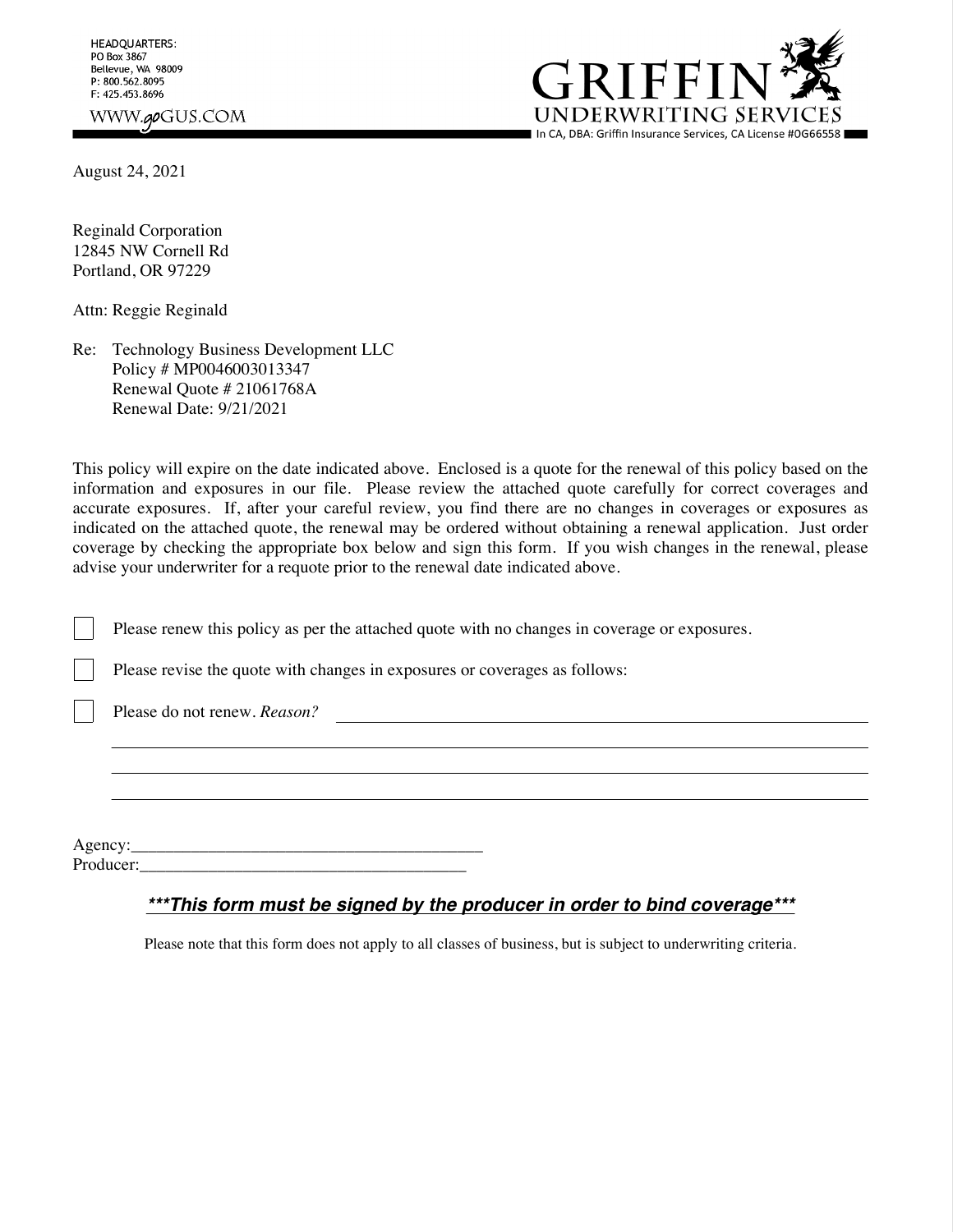

# **IMPORTANT INFORMATION POLICYHOLDER DISCLOSURE NOTICE OF INSURANCE COVERAGE FOR ACTS OF TERRORISM**

You are hereby notified that under the Terrorism Risk Insurance Act, as amended you have a right to purchase insurance coverage for losses resulting from acts of terrorism, *as defined in Section 102(1) of the Act:* The term "act of terrorism" means any act that is certified by the Secretary of the Treasury in consultation with the Secretary of Homeland Security, and the Attorney General of the United States to be an act of terrorism; to be a violent act or an act that is dangerous to human life, property, or infrastructure; to have resulted in damage within the United States, or outside the United States in the case of certain air carriers or vessels or the premises of a United States mission; and to have been committed by an individual or individuals as part of an effort to coerce the civilian population of the United States or to influence the policy or affect the conduct of the United States Government by coercion.

YOU SHOULD KNOW THAT WHERE COVERAGE PROVIDED BY THIS POLICY FOR LOSSES RESULTING FROM CERTIFIED ACTS OF T ERRORISM, SUCH LOSSES MAY BE PARTIALLY REIMBURSED BY THE UNITED STATES GOVERNMENTUNDER A FORMULA ESTABLISHED BY FEDERAL LAW. HOWEVER, YOUR POLICY MAY CONTAIN OTHER EXCLUSIONS WHICH MIGHT AFFECT YOUR COVERAGE, SUCH AS AN EXCLUSION FOR NUCLEAR EVENTS. UNDER THE FORMULA, THE UNITED STATES GOVERNMENT GENERALLY REIMBURSES 85% THROUGH 2015; 84% BEGINNING ON JANUARY 1, 2016; 83% BEGINNING ON JANUARY 1, 2017; 82% BEGINNING ON JANUARY 1, 2018; 81% BEGINNING ON JANUARY 1, 2019 and 80% BEGINNING ON JANUARY 1, 2020 OF COVERED TERRORISM LOSSES EXCEEDING THE STATUTORILY ESTABLISHED DEDUCTIBLE PAID BY THE INSURANCE COMPANY PROVIDING THE COVERAGE. THE PREMIUM CHARGED FOR THIS COVERAGE IS PROVIDED BELOW AND DOES NOT INCLUDE ANY CHARGES FOR THE PORTION OF LOSS THAT MAY BE COVERED BY THE FEDERAL GOVERNMENT UNDER THE ACT.

YOU SHOULD ALSO KNOW THAT THE TERRORISM RISK INSURANCE ACT, AS AMENDED, CONTAINS A \$100 BILLION CAP THAT LIMITS U.S. GOVERNMENT REIMBURSEMENT AS WELL AS INSURERS' LIABILITY FOR LOSSES RESULTING FROM CERTIFIED ACTS OF TERRORISM WHEN THE AMOUNT OF SUCH LOSSES IN ANY ONE CALENDAR YEAR EXCEEDS \$100 BILLION. IF THE AGGREGATE INSURED LOSSES FOR ALL INSURERS EXCEED \$100 BILLION, YOUR COVERAGE MAY BE REDUCED.

### **PLEASE SELECT ONE OF THE FOLLOWING TO EITHER ACCEPT OR REJECT TERRORISM INSURANCE COVERAGE**

I hereby elect to purchase coverage for a prospective premium of **\$\$150.00** .

 $\bm{\mathsf{X}}$  I hereby decline to purchase coverage for certified acts of terrorism. I understand that I will have no coverage for losses resulting from certified acts of terrorism.

°M. Lindquist

24 Aug. 2021

Mesa Underwriters Specialty Insurance Company Policyholder/Applicant's Signature Insurance Company

Print Name **Policy Number / Quote Number** / Policy Number / Quote Number *Sub. #: 21061768*

**Date** 

Please return the original form to us through your agent. We recommend that you keep a copy of this notice for your records.

**MUS 01 01 TRIA 0115** *©2015 Mesa Underwriters Specialty Insurance Company.* **Page 1 of 1** *Includes copyrighted material of the National Association of Insurance Commissioners, with its permission.*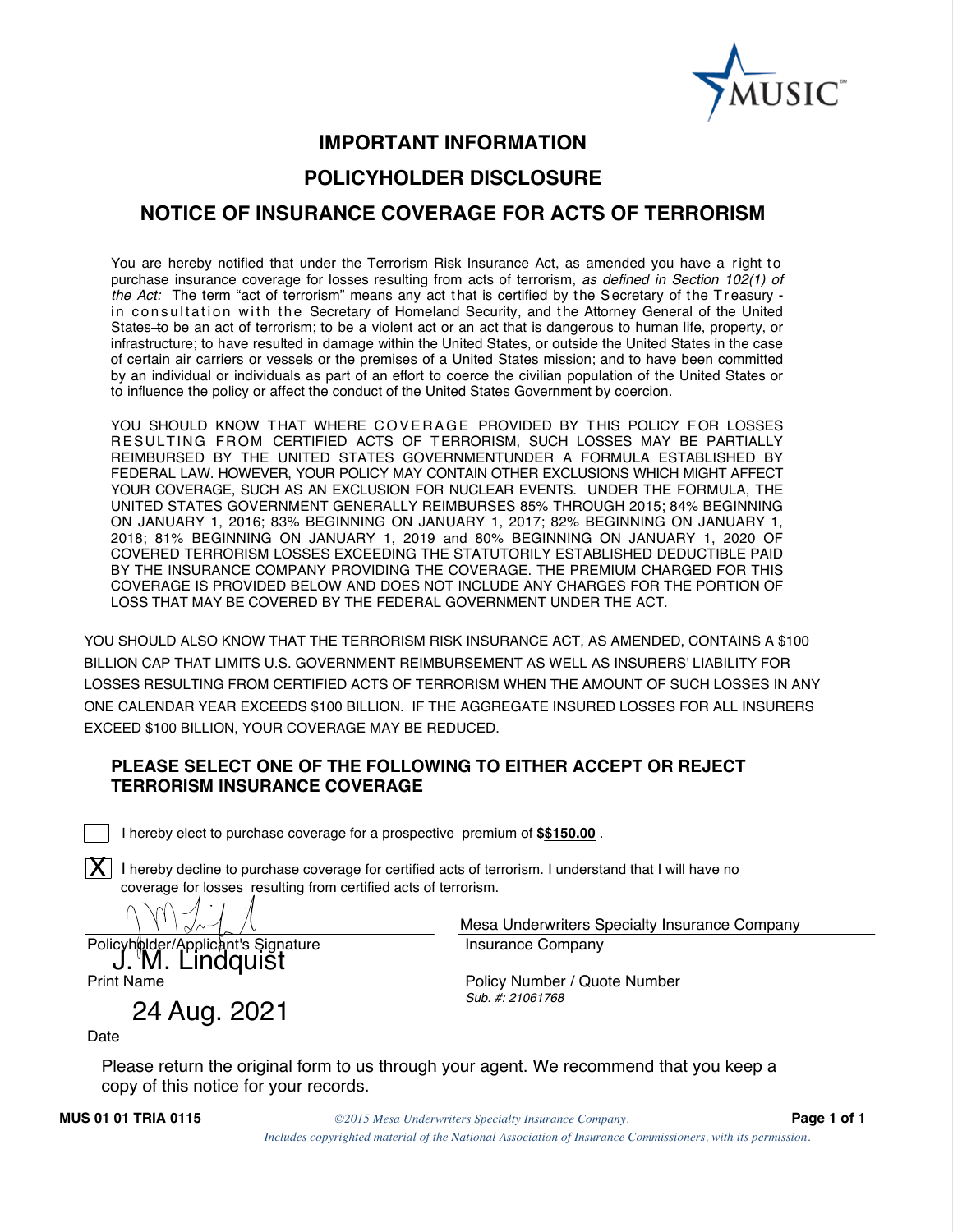### **D I L I G E N T S E A R C H S T A T E M E N T**

| To:                        | Insurance Commissioner, State of Oregon    |
|----------------------------|--------------------------------------------|
| Insured Name:              | <b>Technology Business Development LLC</b> |
| Policy Number:             |                                            |
| Policy Inception Date:     |                                            |
| Policy Expiration Date:    |                                            |
| Type of Coverage Provided: |                                            |

I have determined that, as per the definition as stated in the federal *Nonadmitted and Reinsurance Reform Act of 2010 Sec.527*, Oregon is the "home state" for this policy. (A copy of the federal *Nonadmitted and Reinsurance Reform Act of 2010*  can be viewed online at www.OregonSLA.org under "Publications").

The Insured was expresly advised prior to placement of this insurance in the *SURPLUS LINE MARKET* that:

- A. The Surplus Lines insurer with whom the insurance was placed is not licensed in this state and is not subject to its supervision.
- B. In the event of the insolvency of the **SURPLUS LINES** insurer, losses will not be paid by the **STATE INSURANCE GUARANTY FUND**.

Select (check) Statement 1, Statement 2, OR Statement 3:

Statement 1:

I hereby certify that I have made a diligent effort to place this insurance with companies admitted to write business in Oregon for this class. I am unable to place the full amount or kind of insurance with companies admitted to transact and who are actually writing the particular kind and class of insurance in this state. I am therefore placing this insurance in the *SURPLUS LINE MARKET***.**

### **Statement 2:**

I have determined that the insured is currently registered with Oregon as a **Risk Purchasing Group (RPG)**, to purchase liability insurance on a group basis, and that this policy statement is exempt from the Diligent Search requirement.

### ............

#### Statement 3:

I have determined that, as per the definition as stated in the *Nonadmitted and Reinsurance Reform Act of 2010 Sec.527*, this insured is an **exempt commercial purchaser,** that the requirements as set forth in the federal *Nonadmitted and Reinsurance Reform Act of 2010 Sec. 525* have been complied with, and that this policy placement is exempt from the Diligent Search requirement. (A copy of the federal *Nonadmitted and Reinsurance Reform Act of 2010* can be viewed online at www.OregonSLA.org under "Publications").

| Printed Name of Producing Agent | <u> Alexandria de la contrada de la contrada de la contrada de la contrada de la contrada de la contrada de la c</u> |  |
|---------------------------------|----------------------------------------------------------------------------------------------------------------------|--|
| Signature of Producing Agent    |                                                                                                                      |  |
| Printed Name of Agency          | <b>Reginald Corporation</b>                                                                                          |  |
| Date Signed                     | <u> 1980 - John Stein, amerikansk politiker (* 1900)</u>                                                             |  |